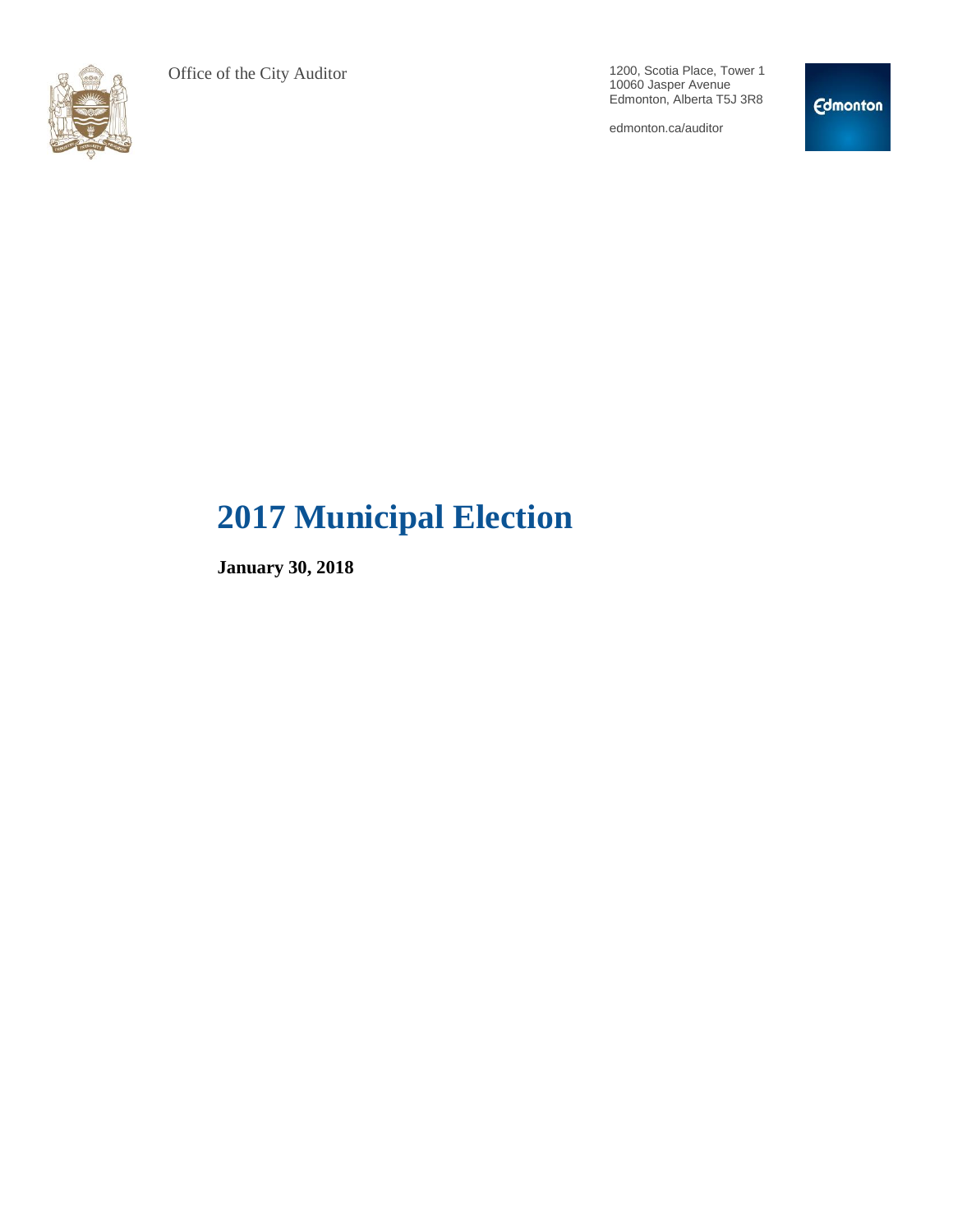The Office of the City Auditor conducted this project in accordance with the *International Standards for the Professional Practice of Internal Auditing*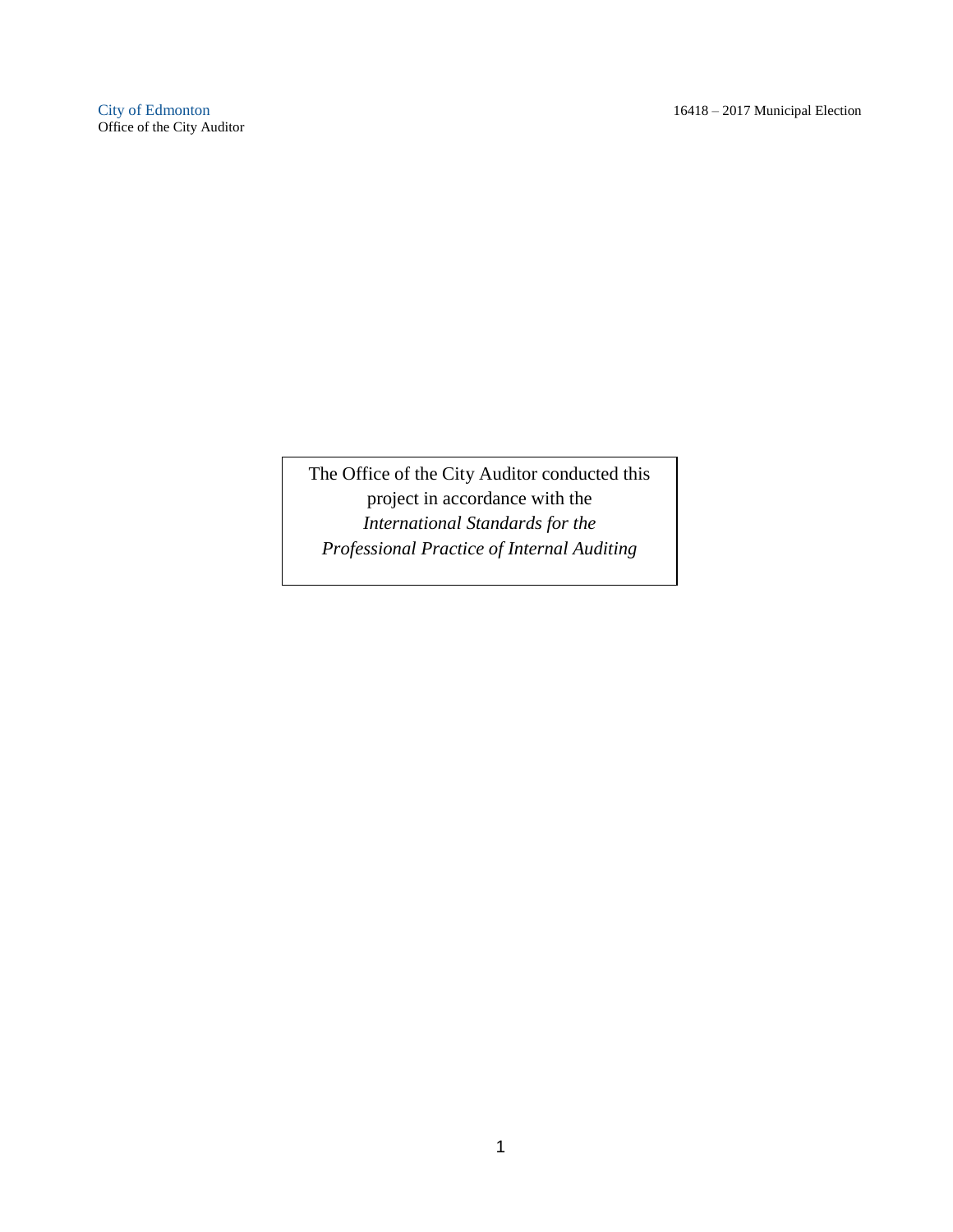# **2017 Municipal Election**

Table of Contents

| $\mathbf 1$  |  |
|--------------|--|
| $\mathbf{2}$ |  |
| 3            |  |
| 3.1          |  |
| 3.2          |  |
| 3.3          |  |
| 3.4          |  |
| 4            |  |
| 4.1          |  |
| 4.2          |  |
| 4.2.1        |  |
| 4.2.2        |  |
| 4.2.3        |  |
| 4.3          |  |
| 5            |  |
|              |  |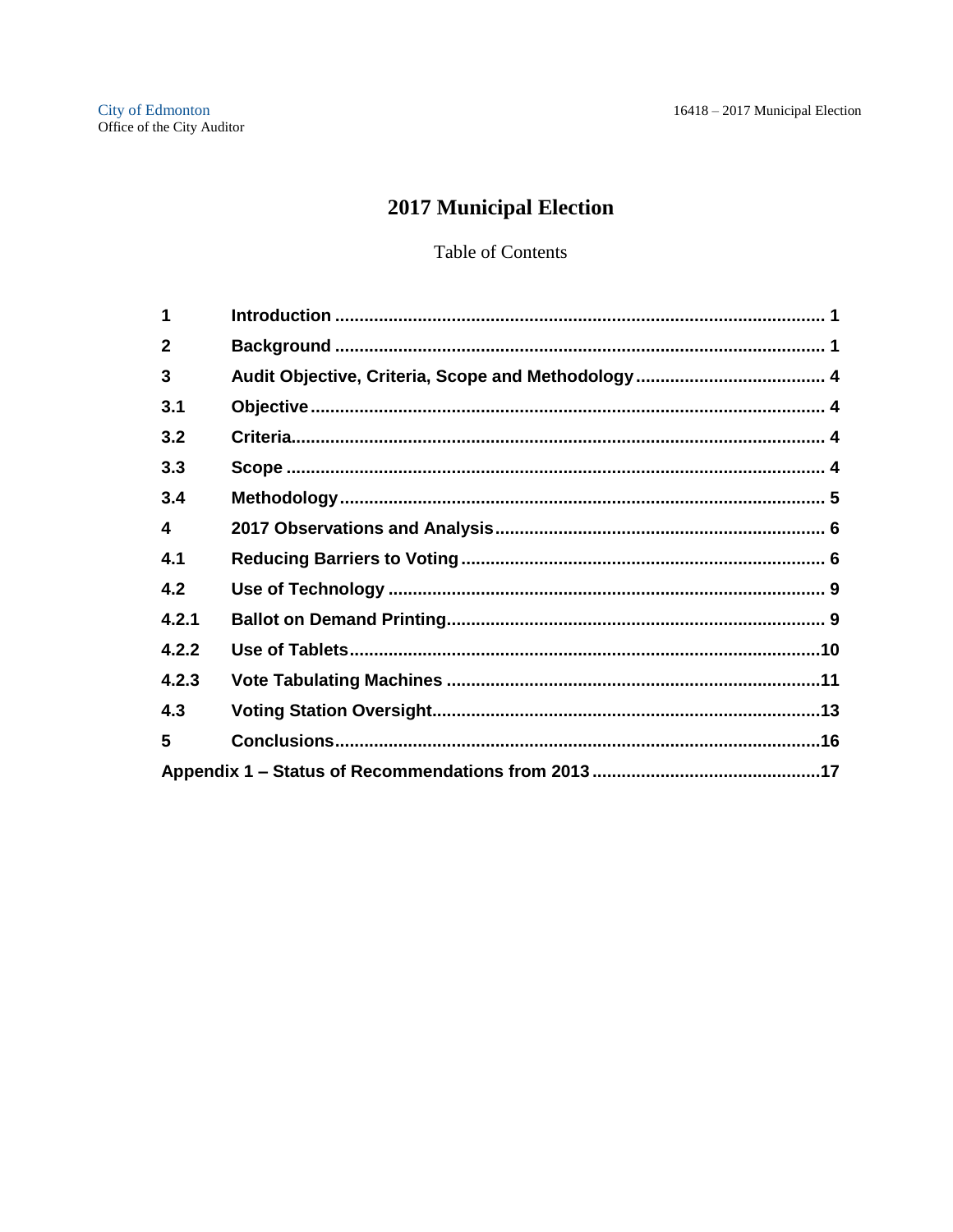This page is intentionally blank.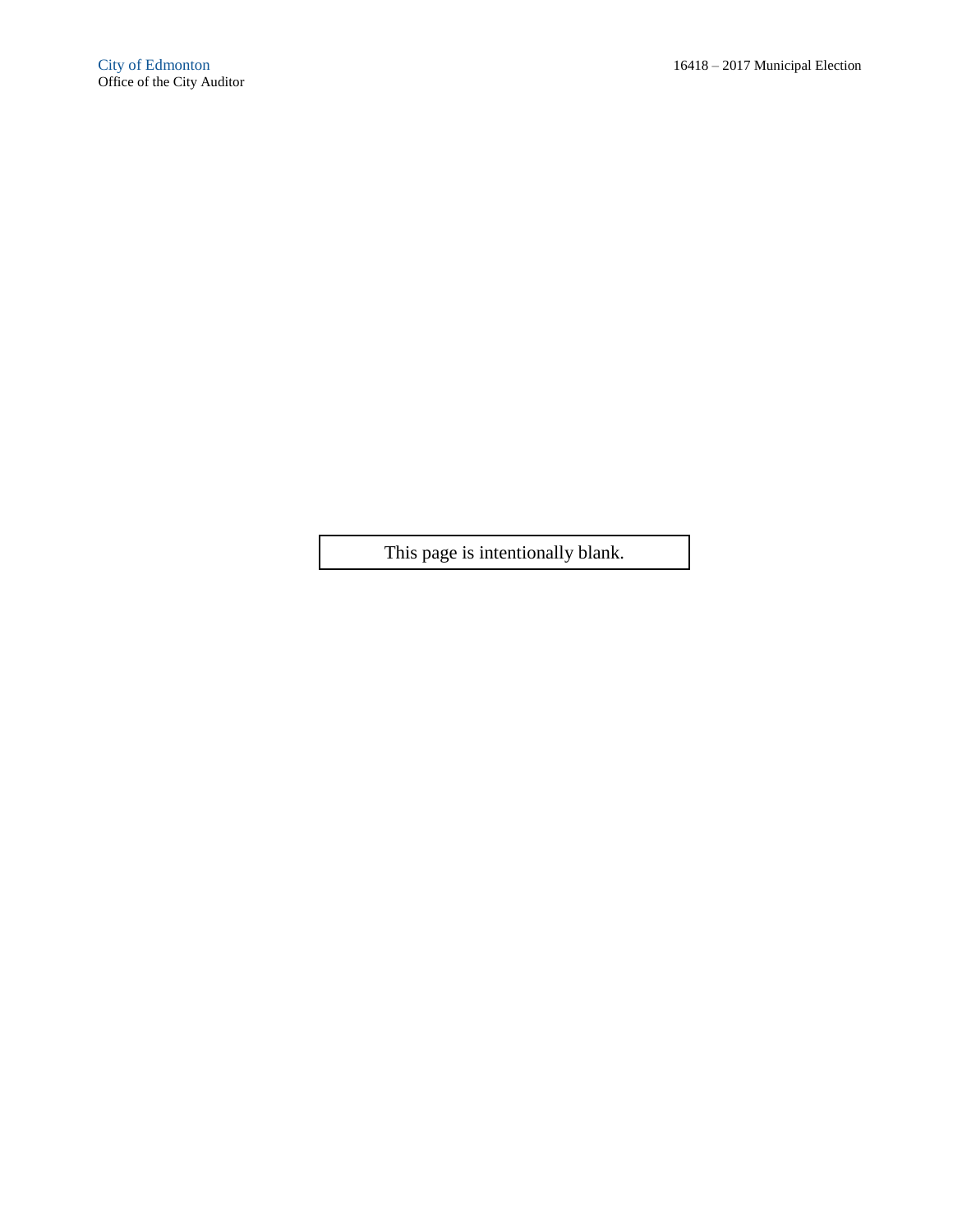# **2017 Municipal Election**

# <span id="page-4-0"></span>**1 Introduction**

The Elections and Census Office (Edmonton Elections) is responsible for planning and executing Municipal Elections. This typically requires about two years of intensive effort to ensure that Election Day proceeds as smoothly as possible. Municipal Elections are governed by the *Local Authorities Election Act*, associated regulations, and City Bylaws. This project was included in our 2017 Annual Work Plan.

## <span id="page-4-1"></span>**2 Background**

The 2017 Municipal Election Day was October 16. Edmonton Elections provided voting opportunities in 276 distinct locations and hired 2,383 temporary election workers. The Office of the City Auditor (OCA) has been providing consulting and assurance services for the past ten elections (since 1989). Information on OCA recommendations from our 2013 audit report are found in Appendix 1. Voter turnout as a percent of eligible voters, for the past 10 elections, is included in Chart 1 below.



**Chart 1 – Percent of Eligible Voters by Election Year**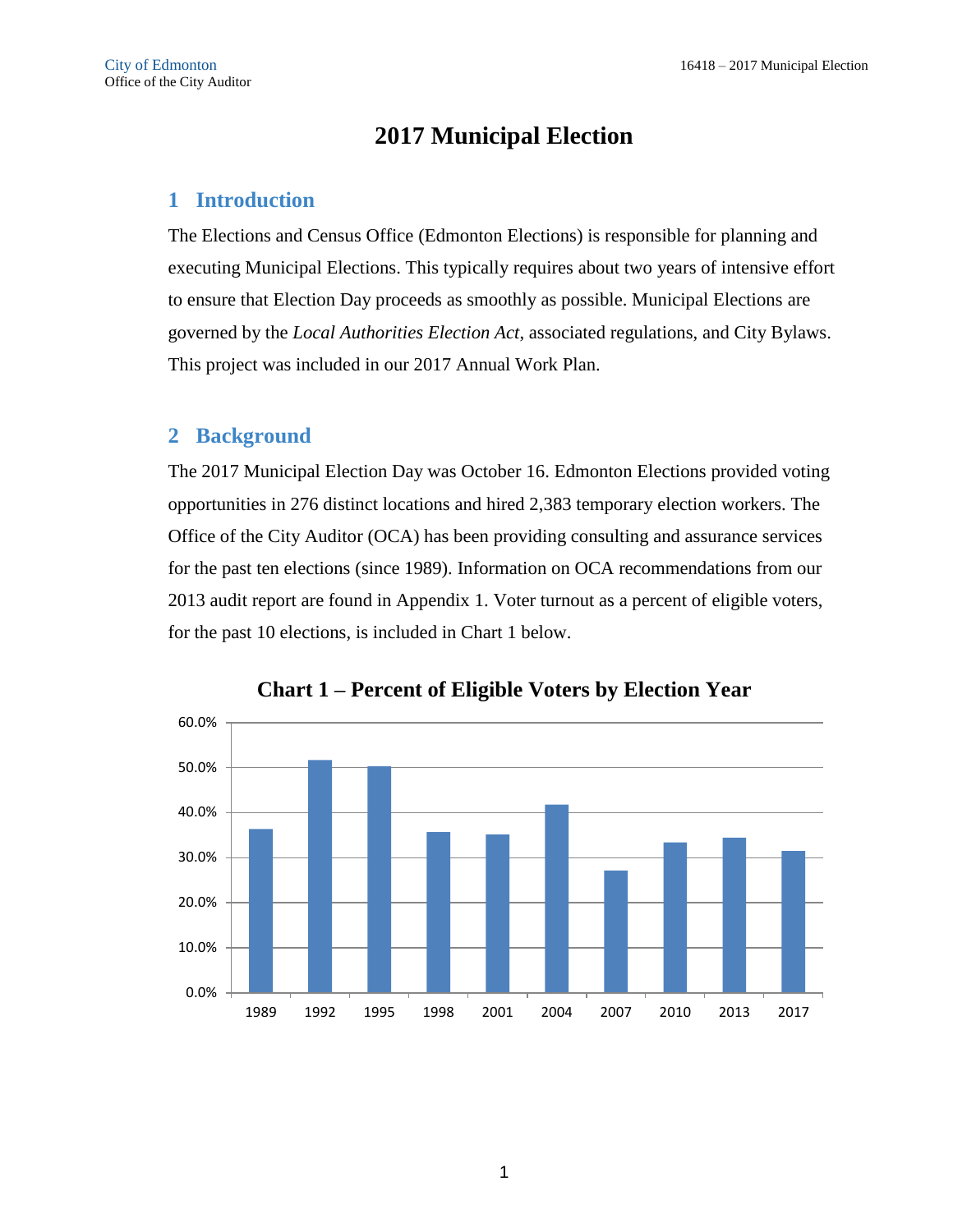#### **Extended Election Planning Team**

Edmonton Elections is responsible for election processes including the coordination and participation of City staff. This involves contributions of a number of staff from Information Technology Branch, Financial Services Branch, Community Standards and Neighbourhoods Branch, Communications Services Branch and Law Branch, among others.

The organizational structure of the 2017 Extended Election Planning Team is shown in Chart 2.



**Chart 2 – 2017 Extended Election Planning Team**

The City Clerk is the designated Returning Officer for the City of Edmonton, and is responsible for ensuring that the Municipal Election is carried out in accordance with legislative requirements. The Returning Officer, the Director, Elections and Census, the Office Administrator and various stakeholders form the Election Decision Team. The Election Decision Team provides overall guidance and decision-making to the Election Project Team, which is responsible for planning and overseeing the election, and for managing the election logistics. The Specialized Resources representatives from Law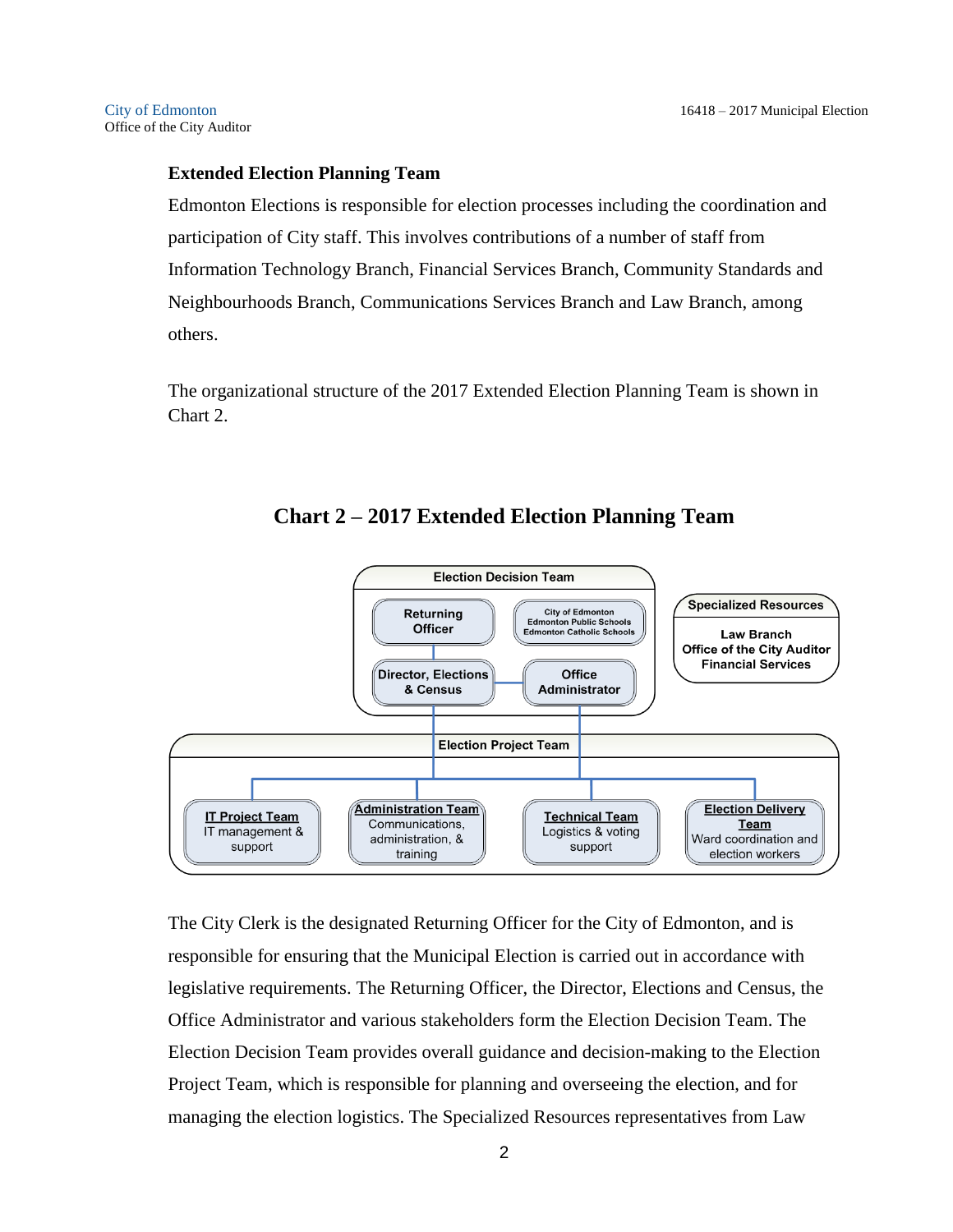Branch, Finance Branch, and the Office of the City Auditor provide guidance and advice to the Election Decision Team as required (process control measures, independence, legal matters, etc.) and participate in election planning meetings on an as-needed basis.

#### **Legislation**

The *Local Authorities Election Act* and associated regulations cover requirements such as nomination requirements (who is eligible to run in an election and what they must provide to qualify), voter eligibility requirements (proof of residency), and Election offences such as intentionally compromising ballot secrecy. City Bylaws allow for the use of technology in tabulating results, and set additional requirements such as voting station hours and providing voting opportunities by special ballot and at institutions (hospitals, seniors accommodation facilities, etc.).

### **Election Costs**

There are significant costs involved in running an election to hire both project-based staff and temporary election workers, rent equipment, purchase supplies, and pay for voting station space and a variety of other election-related costs. Through agreements with the Boards of Edmonton School District No. 7 and Edmonton Catholic Separate School District No. 7, the City recovers close to forty percent of the election costs in exchange for administering the election of School Board Trustees. Table 1 shows the budgeted and actual costs related to the election, as well as the amounts recovered. When expenditures and recoveries are factored in, the 2017 Municipal Election cost the City \$61,226 less than budgeted.

|                  | <b>Budget</b> | Actual      | Variance   |
|------------------|---------------|-------------|------------|
| Expenditures     | \$3,951,882   | \$3,745,785 | \$206,097  |
| Recoveries       | (1,600,000)   | (1,445,129) | (154, 871) |
| Cost to the City | \$2,351,882   | \$2,300,656 | \$51,226   |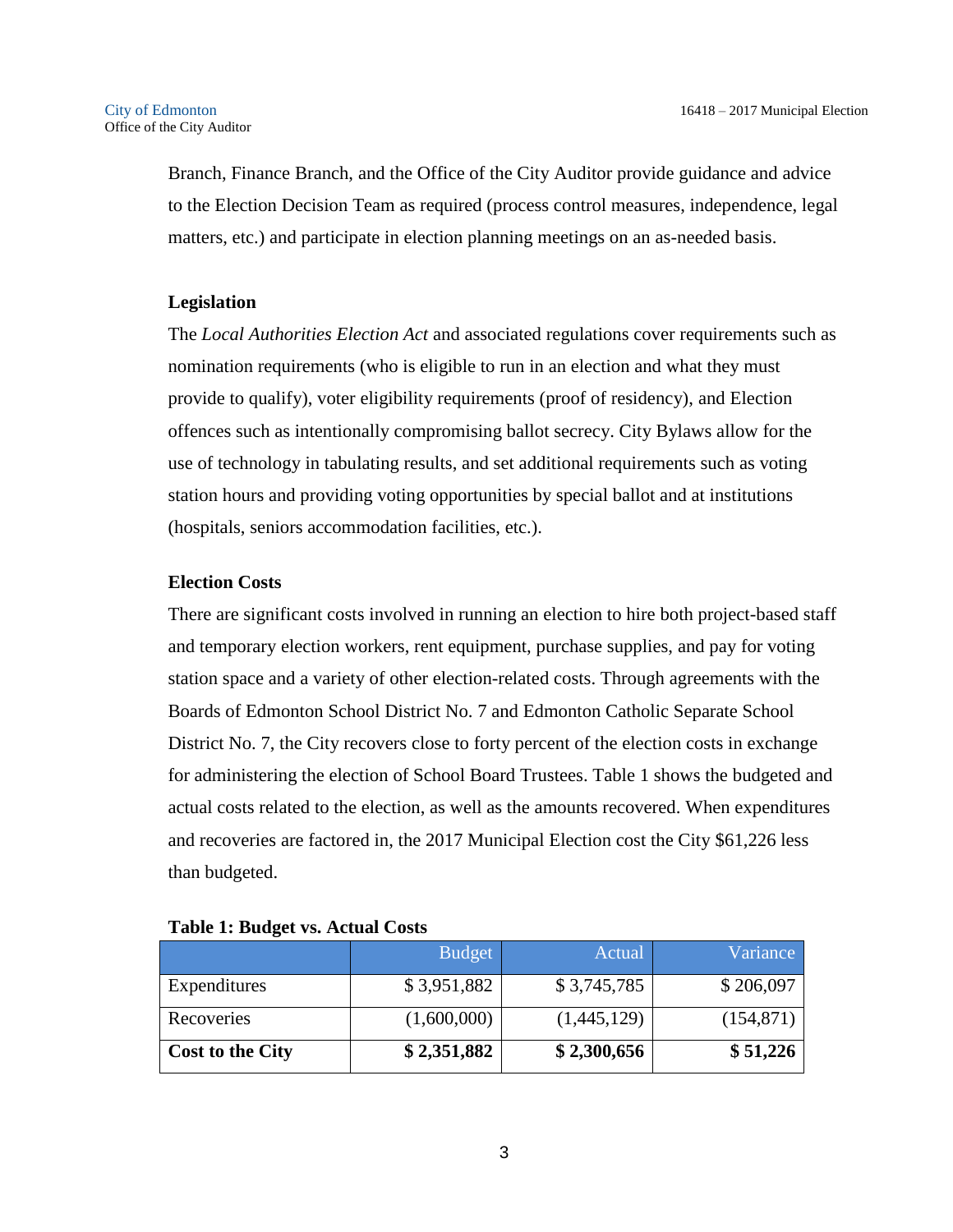During the weeks ahead of Election Day, Edmonton Elections organized a candidate forum for each of the Ward Councillor positions, as well as three forums for Mayoral candidates. The primary function of these forums is to provide an opportunity for voters to learn more about each of the candidates' platforms. Costs incurred to pay for location rental, security, forum moderators and webcasting services for these events, totaling approximately \$200,000.

## <span id="page-7-0"></span>**3 Audit Objective, Criteria, Scope and Methodology**

### <span id="page-7-1"></span>**3.1 Objective**

Our primary audit objective was to provide assurance that the 2017 Municipal Election planning and voting were conducted in accordance with legislation, in a manner that ensured the accuracy and auditability of the vote, and in compliance with election procedures as outlined in the City's training materials.

### <span id="page-7-2"></span>**3.2 Criteria**

We used the following criteria to assess the audit objective:

- 1. The election planning process appropriately addresses issues and potential issues that could impact the effectiveness, accuracy or auditability of the voting process.
- 2. The election is carried out in compliance with the requirements of the *Local Authorities Election Act*, associated regulations, City Bylaws, and the City's documented Election processes.
- 3. The election is carried out in a manner that ensures the accuracy and auditability of the vote.

### <span id="page-7-3"></span>**3.3 Scope**

All 2017 Municipal Election planning processes and outcomes (including Nomination Day and Election Day) were within the scope of this audit. In order to maintain our independence, the OCA did not participate in any decision-making or approval of processes or procedures chosen by the Edmonton Elections. We limited our planning involvement to providing advice based on our experience with previous elections and our knowledge of systems of control and project management processes.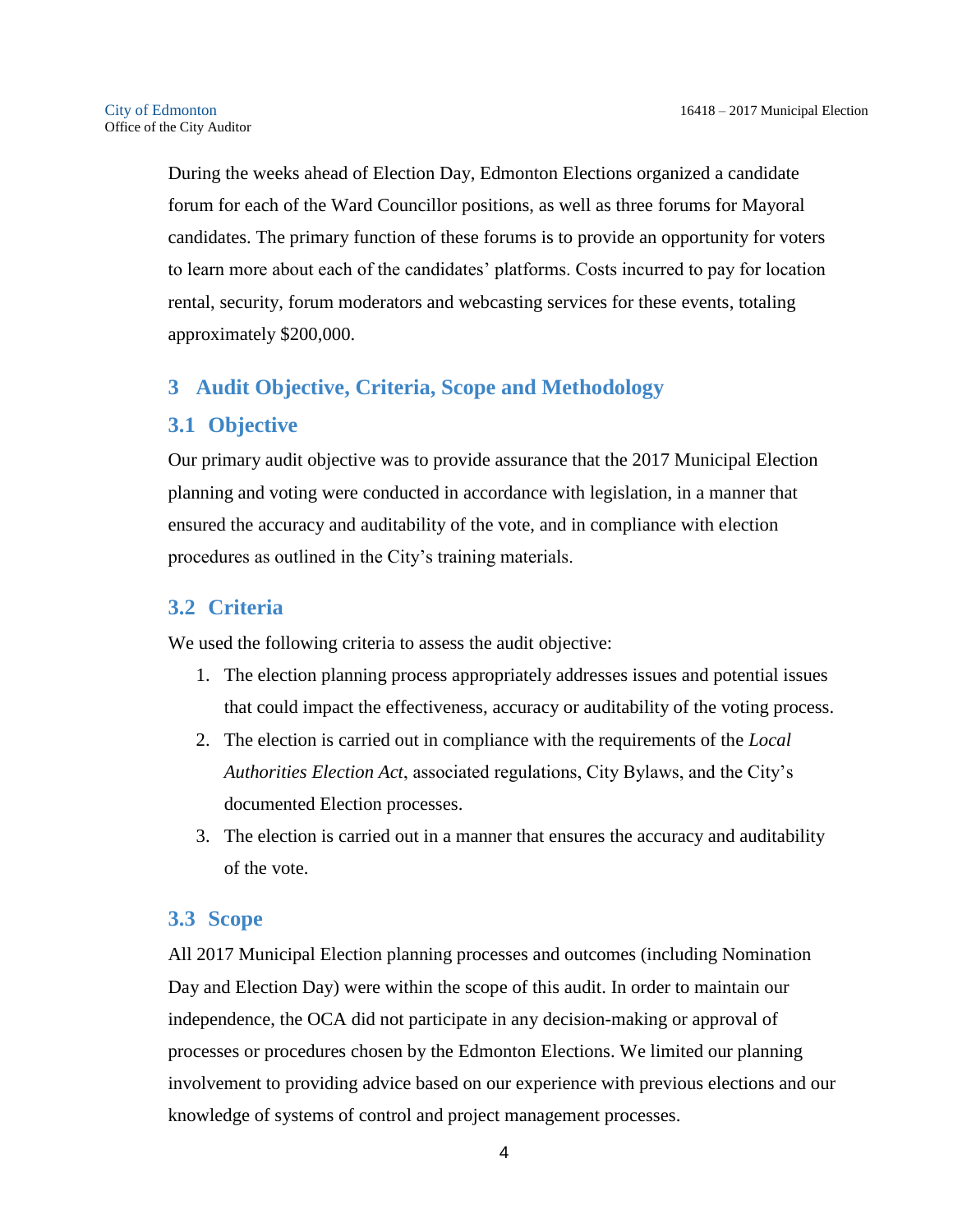### <span id="page-8-0"></span>**3.4 Methodology**

### **Planning**

During this phase, we attended select Extended Election Planning Team meetings and provided control and risk-related advice. We also reviewed previous election audit reports and the City's 2017 Election planning documentation to align our activities with fixed dates and to identify any significant changes from previous election processes. This work related to audit *Criteria 1*.

### **Fieldwork**

Our role during fieldwork was to examine processes and assist the Returning Officer with resolving any issues that may arise during the election. We also observed voting station processes and the voting data collection, compilation and results release processes. This work related to audit *Criteria 2* and *Criteria 3*.

We observed and reviewed logic and accuracy testing of the vote tabulating machines and associated hardware to be used in advance voting stations, on Election Day or as spares. The purpose of this testing was to ensure that each machine accurately records and reports each actual ballot cast (audit *Criteria 3*). Logic and accuracy testing was also conducted on the information systems used on Election Day to collect and transmit results to the Edmonton Elections office. We verified the results generated by the voting results compilation software against the test ballots.

On chosen advance voting days and during Election Day, we assigned auditors to visit selected voting stations to observe the voting process and provide feedback to the Returning Officer on the overall integrity of the election process (audit *Criteria 2*). We also assigned auditors to Edmonton Elections office and to those voting stations where potential assistance would be useful at closing time, based on issues that arose during the day.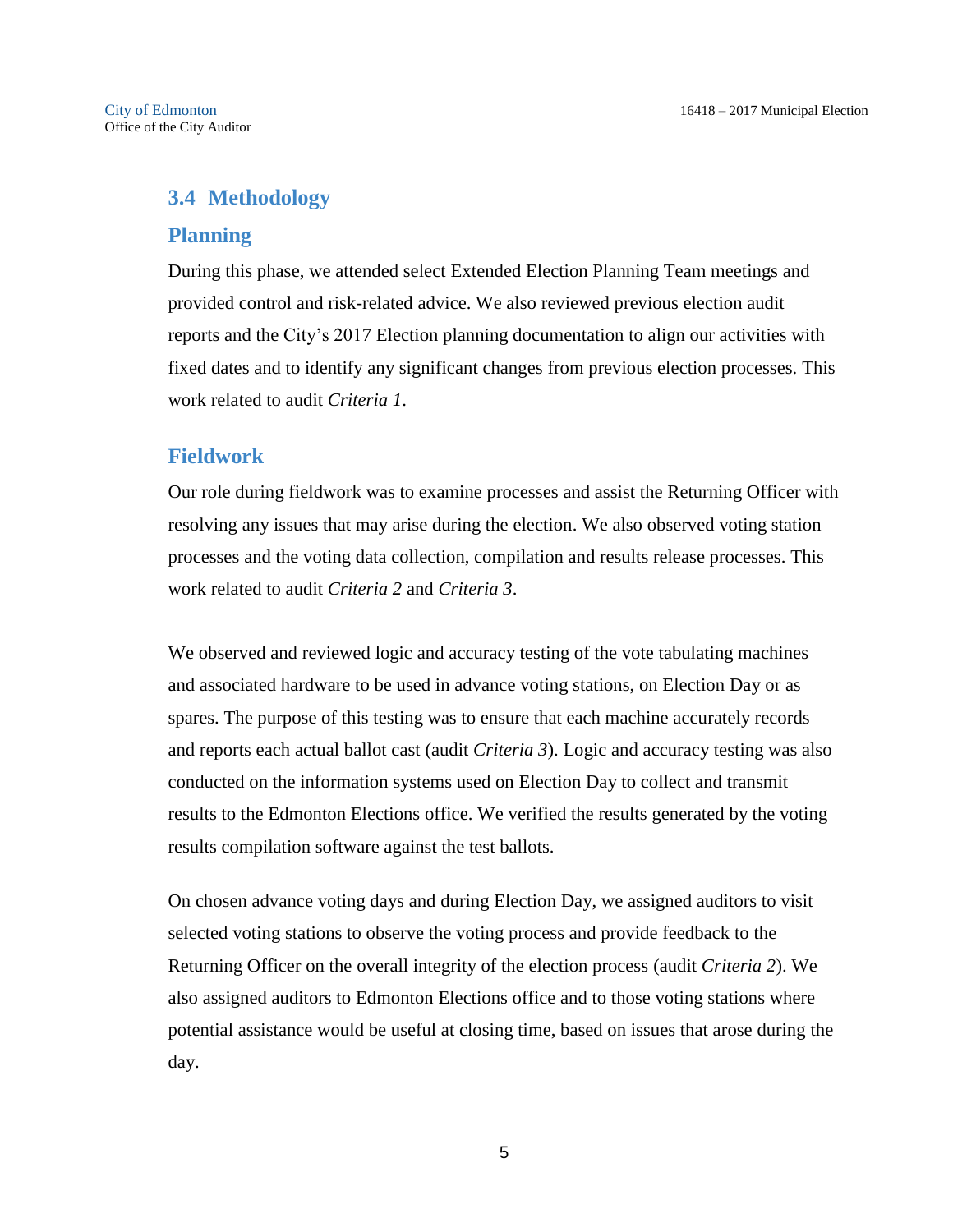# <span id="page-9-0"></span>**4 2017 Observations and Analysis**

We participated in select planning meetings and reviewed processes to be used in the election. By doing this, we were able to gain assurance over audit *Criteria* 1, that the planning process appropriately addressed issues and potential issues that could impact the effectiveness, accuracy or auditability of the voting process. Edmonton Elections' processes were designed in alignment with provincial and municipal requirements.

During advance voting and on Election Day, we visited approximately fifty percent of all voting stations (121 of 240). We did not observe any issues that were in conflict with the requirements of the *Local Authorities Election* Act or the City's bylaws (audit *Criteria 2*).

We did observe instances where the City's documented Election processes were not followed (audit *Criteria* 2), although none of those had an impact on the overall results of the election. Based on our observations and our controls testing, we found that the 2017 Municipal Election was conducted in a manner that ensured the accuracy and auditability of the vote.

A number of process improvements were made for 2017, and we identified some further opportunities to improve specific processes. These opportunities should enhance the conduct of future municipal elections. We have grouped our observations and analyses into four themes: reducing barriers to voting, use of technology, continued updates to training, and effective use of City resources.

# <span id="page-9-1"></span>**4.1 Reducing Barriers to Voting**

Edmonton Elections carried out a public engagement process to better understand positive voting experiences, as well as opportunities and recommendations to enhance them. The full report, entitled "Understanding Voter Needs", can be found on the City of Edmonton website<sup>1</sup>.

 1 https://www.edmonton.ca/city\_government/documents/elections/Understanding\_Voters\_Needs\_report\_FINAL\_Aug\_8\_2016.pdf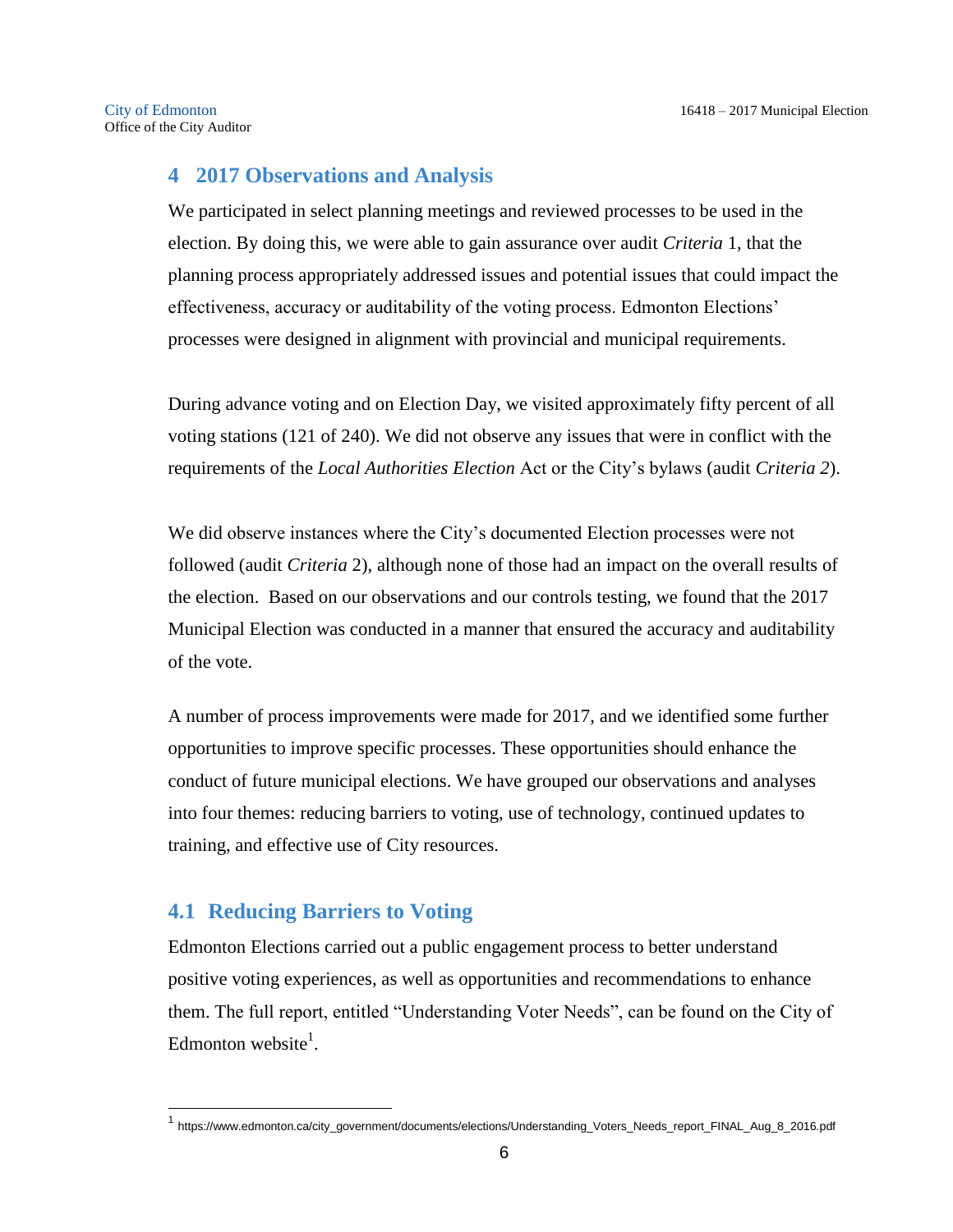After the 2013 election, there were five groups of people who identified barriers with the voting process: Youth, Seniors, Indigenous, New Canadians and Persons with Disabilities. Edmonton Elections sought participation in the engagement process from people who identified as being in one of these five groups, or represented them.

An online survey received 288 responses, and 362 people participated in the 22 different in-person workshops that were held. The work was performed between October 2015 and June 2016, and was undertaken to find additional ways to make voting as appealing, easy, and free of barriers as possible. The results of where participants felt they would like to see Edmonton Elections improve are included in Table 2.

| Area                              | <b>Examples</b>                                             |  |
|-----------------------------------|-------------------------------------------------------------|--|
| Accessibility                     | Bringing voting stations to vulnerable populations and      |  |
|                                   | following best practice design standards to support         |  |
|                                   | accessibility at voting stations.                           |  |
| Transportation                    | Providing free or low cost, accessible, reliable public     |  |
|                                   | transportation on election day and organizing ride-sharing  |  |
|                                   | programs.                                                   |  |
| <b>Access to On-Site Supports</b> | Providing a wide variety of voting technologies as well as  |  |
|                                   | basic supports available to voters, such as benches to sit  |  |
|                                   | and wait.                                                   |  |
| <b>On-Site Personnel</b>          | Ensuring the right on-site personnel to provide assistance, |  |
|                                   | who know the appropriate supports to offer people and are   |  |
|                                   | able to provide culturally-sensitive support in the voter's |  |
|                                   | first language.                                             |  |
| More Voting Options               | Online voting, bringing voting stations to vulnerable       |  |
|                                   | populations, and more voting stations.                      |  |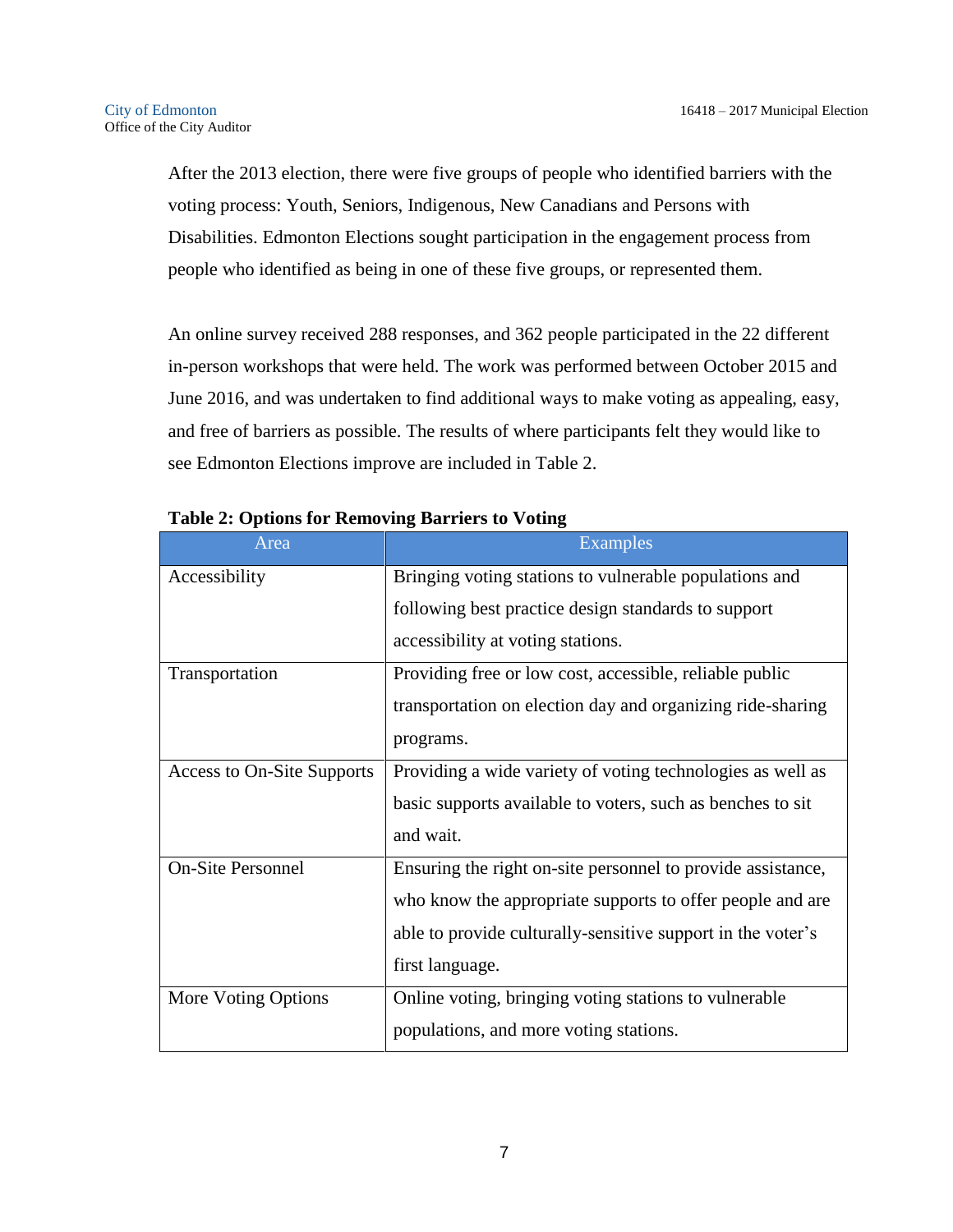| Better Alignment Between          | Video, social media, live-streaming election forums, and    |  |
|-----------------------------------|-------------------------------------------------------------|--|
| Legislated and Preferred          | live results.                                               |  |
| <b>Communication Channels</b>     |                                                             |  |
| <b>Better Design for Election</b> | Candidate pictures on ballots and larger fonts, fewer words |  |
| <b>Materials and Ballots</b>      | and more visuals, and high-contrast colours for             |  |
|                                   | communication materials.                                    |  |

Based on the feedback that was received, Edmonton Elections implemented some of the new ideas and further strengthened some of those processes already in place.

For instance, in selecting voting station locations for 2017, they performed an assessment of factors such as proximity to public transit, parking availability, relative ease of finding the location and compliance with Accessibility and Universal Design in Architecture Guidelines. Stations used in 2013 were not used in 2017, based on significant issues being noted. Edmonton Elections also made efforts to hire election workers fluent in languages that are more common in specific voting areas. This aligned with Recommendation 4 from our 2013 report (see *Appendix 1*).

With respect to voting opportunities, there is always a trade-off between providing more opportunities and the cost to do so. Similar to past elections, voters had the option of requesting a Special Ballot, which provides an opportunity for eligible voters to cast a ballot by mail. Compared to 2013, there were an increased number of advance voting stations (six in 2017 versus five in 2013) which were open for a longer period of time (ten days in 2017 versus five days in 2013).

Edmonton Elections once again provided on-site voting opportunities to residents in Seniors Accommodation Facilities, and substantially increased the number of locations visited (65 locations in 2017 versus 26 locations in 2013). They also provided unit-to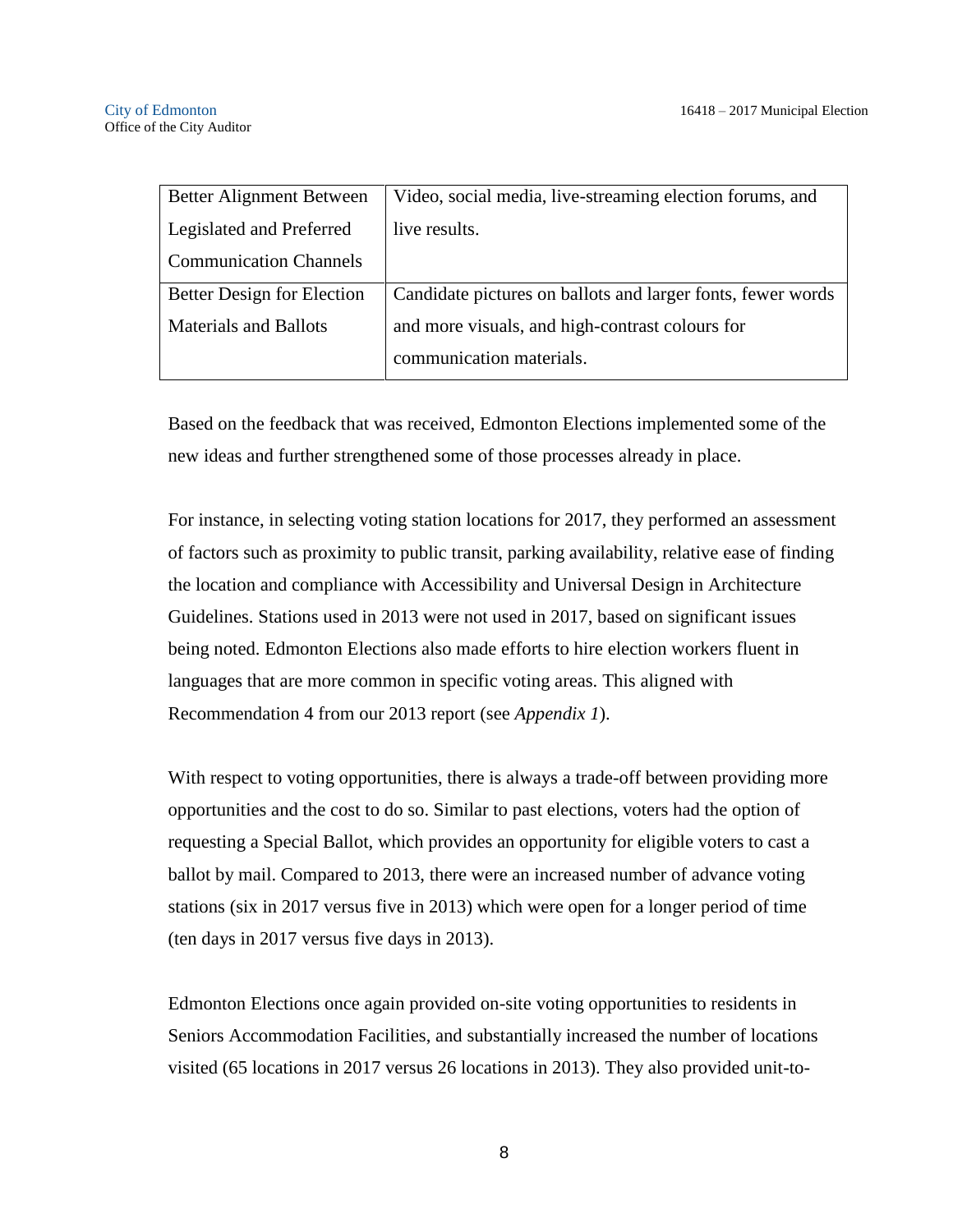unit, or bed-to-bed voting opportunities at a number of hospitals and care facilities, as well as at select service organizations such as Boyle Street and The Mustard Seed.

By increasing the number of opportunities to vote, Edmonton Elections showed dedication to further reduce barriers to voting.

### <span id="page-12-0"></span>**4.2 Use of Technology**

For the 2017 Municipal Election there was an increased integration of technology into the election processes. There were a number of technology-related issues that arose during the election, which are detailed below.

### <span id="page-12-1"></span>**4.2.1 Ballot on Demand Printing**

Edmonton Elections made a decision for the 2017 election to use ballot on demand printers in advance voting stations. Advance voting stations for this election required an unknown quantity of between 7 and 9 unique ballot styles. The intention was to use ballot on demand printers to provide these ballots on-site, instead of shipping pre-printed ballots from Edmonton Elections office on a daily basis. The intention was to avoid a possible need for a mid-day resupply if voter turnout was higher than anticipated. Processes were developed and the printers were tested in the summer of 2017, with no significant issues noted at that time.

Prior to stations opening on the first day of advance voting opportunities, an issue was observed with certain ballot on demand printers in multiple stations, where the printers were not able to print ballots. Upon analysis, it was determined that there was an issue with printer buffering that was not previously indicated by the supplier, nor was it observed during the testing of the system. Once the printer reached a certain number of ballots printed, it needed to be reset by an IT technician.

In response to the issue, Edmonton Elections began deploying drivers to each station with a ballot supply, intended to get the station through the voting requirements of the first day. A decision was made to fall back to a process for subsequent days of advance voting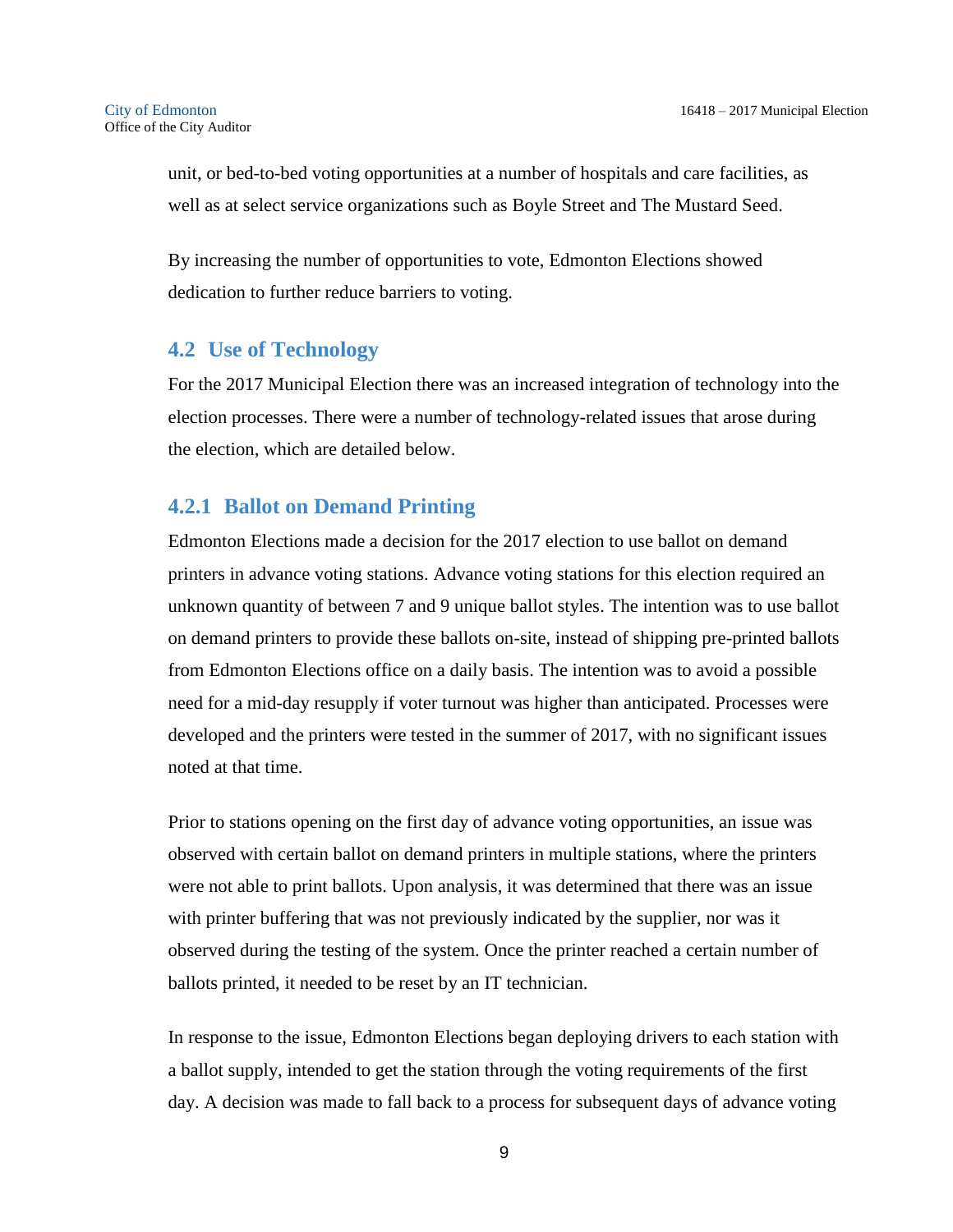opportunities, whereby ballots would be pre-printed at Edmonton Election office and shipped to the voting stations. This was similar to processes used in prior elections, except that Edmonton Elections was still able to use the ballot on demand printers to create the supply of blank ballots.

Edmonton Elections has informed us that they were not required to pay the technology supplier for any ballot on demand printers that were not used in the course of the election, which represented approximately five thousand dollars.

### <span id="page-13-0"></span>**4.2.2 Use of Tablets**

In past elections, one of the challenges faced was in the process of Ballot Clerks completing worksheets to track the number of ballots used, and the number still available, within voting stations. These worksheets would help identify if a station was at risk of running out of ballots. The expectation was that the number of ballots available were to be phoned in to Edmonton Elections multiple times per day.

For the 2017 Election a new process was implemented, which made use of electronic tablets to track activity in the voting station, as well as the remaining number of ballots available. The intent was to be able to better monitor how the election was progressing, as well as provide for a semi-automated and timely manner of notifying the Edmonton Elections Office that additional ballots may be required in a particular voting station.

On Election Day, none of the tablets in voting stations at Edmonton Public Schools locations were able to connect to the City IT systems, which represented almost half of the voting stations in the City. This caused significant delays for election workers to contact the Edmonton Elections call centre, as voting stations sought guidance on how to correct the issue or how to proceed without the tablets.

The delays were caused by a new piece of software that Edmonton Public Schools had put in place in early September 2017, which was after tablet testing had been performed (and connectivity confirmed) in each of the schools. Edmonton Elections responded by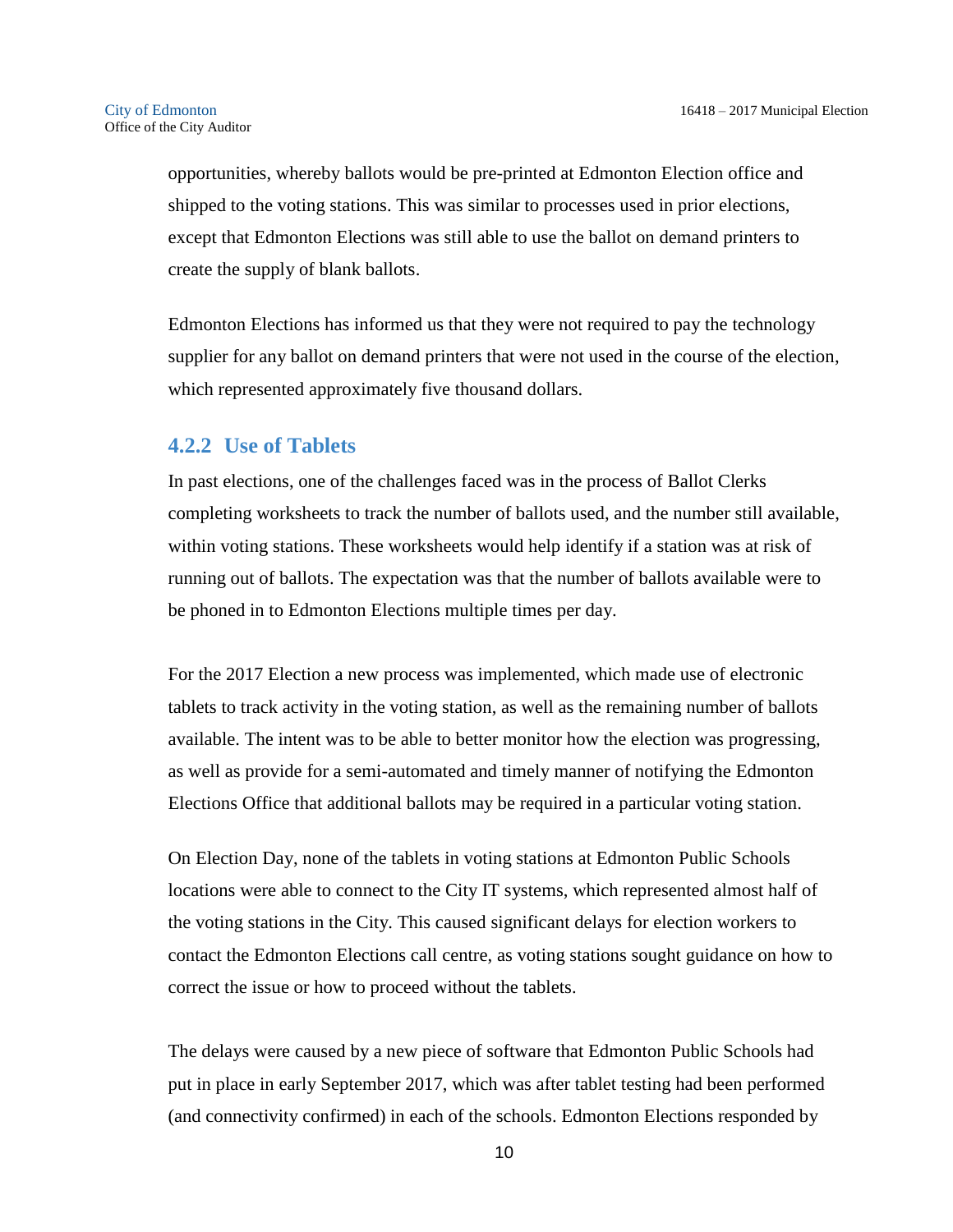distributing cellular-equipped tablets to impacted stations, and at the same time worked with Edmonton Public Schools staff to solve the connectivity issue.

While these delays were an issue that caused some amount of confusion, Edmonton Elections responded appropriately. We did not observe any impact to the voter experience, as a result of the connectivity issues that arose.

### <span id="page-14-0"></span>**4.2.3 Vote Tabulating Machines**

As in recent elections, the City used electronic tabulators to count votes and provide results at the close of the voting station. The type of tabulator used in 2017 included an internal modem, which allowed for wireless transmission of results directly from the voting station to Edmonton Elections.

During testing of the vote tabulators, it was discovered that a significant number were unable to wirelessly transmit results. It was determined that faulty components were installed in the tabulators, by the technology supplier. By performing testing in advance, Edmonton Elections was able to identify the issue with enough time to correct it and to re-perform testing in advance of Election Day.

Adequate testing of the vote tabulating machines relates to audit *Criteria 3*, as we gain assurance that the machines are correctly counting votes, and the transmission of the results is accurate.

Our voting station observations indicated that there were a small number of issues with the vote tabulating machines on Election Day, however the majority of these concerns had to do with start-up issues at station opening, which did not impact the overall voting process.

After voting stations were closed, the vote tabulators were used to transmit results to the Edmonton Elections Office. We observed the processes in the results centre to receive and check the transmitted results, and then release them on the City's website, and did not note any issues with the process.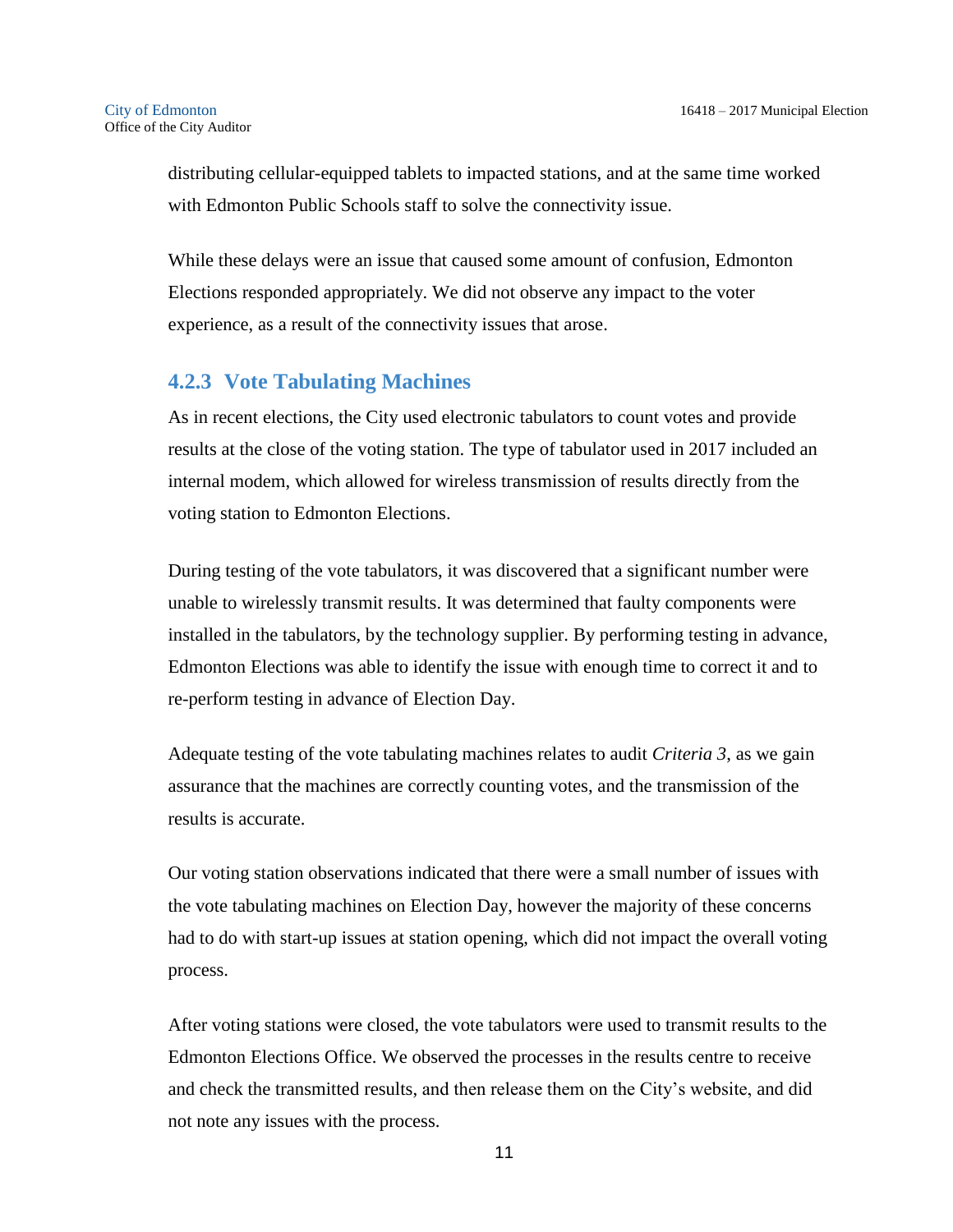### **Conclusion on Use of Technology**

Edmonton Elections should continue to evaluate the benefits of using technology, as well as the related costs and risks associated with that use. The 2017 Election showed that adequately testing technology solutions in advance of their use can provide an opportunity to correct the issue before Election Day. While testing may not catch all the potential issues that could arise from using technology, having solid fall back plans in place also helps to ensure that even if issues are encountered, the election will still be carried out in accordance with requirements.

With the increasing use and reliance on technology in the election processes, we believe it is important to examine current and future technology resourcing and recommend the following.

#### **Recommendation 1 – Information Technology Support**

We recommend that the City Clerk evaluates current and future need for technical support requirements, in advance and on the day of future elections.

# **Management Response**

### **Accepted**

### **Action Plan:**

After every election the Elections Office examines all processes and evaluates their effectiveness for future projects. A complete assessment of election technology will review all aspects of current election technology, including training, staffing levels and qualifications, deployment, and support, as well as potential new technology for the 2021 Municipal Election. An evaluation of technology testing procedures will also be completed to ensure that all technology meets rigorous verification requirements.

As technology is further utilized in elections, the required skills of election workers will change as well. An examination will be conducted to ensure staffing levels and required skill sets meet the requirements of the relevant position.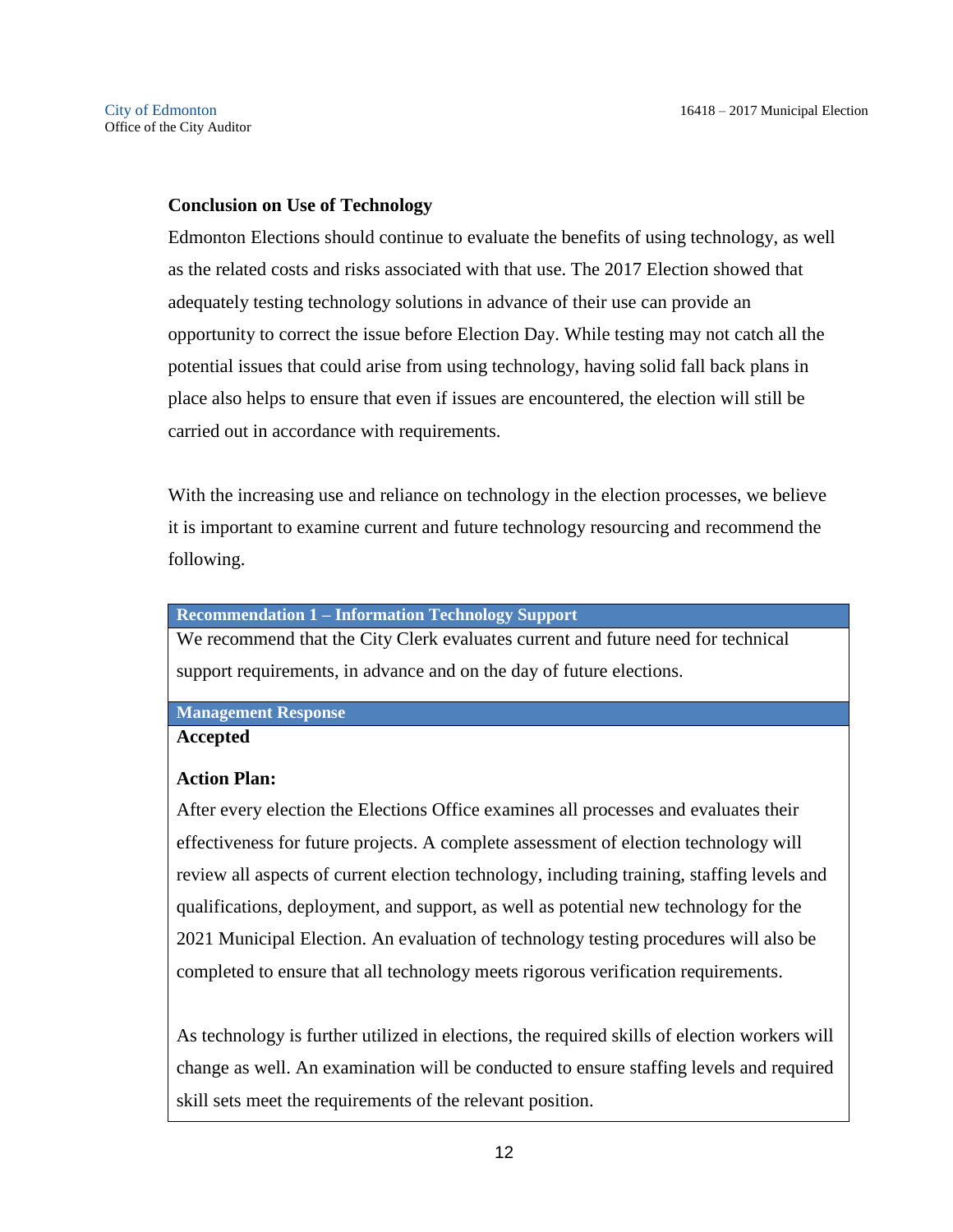The examination of potential new technology and recommendation for implementation will be completed by the end of 2020 to be implemented in the 2021 election.

**Planned Implementation Date:** Work currently underway. December 31, 2020.

**Responsible Party:** City Clerk

# <span id="page-16-0"></span>**4.3 Voting Station Oversight**

During the 2017 election, the OCA visited 121 voting stations. Our observations from these station visits suggest that oversight in those voting stations should be improved.

### **Pre-Initialed Ballots**

The expectation is that when a voter enters a voting station, eligibility to vote is confirmed. After confirmation, the Ballot Clerk initials a ballot and provides it to the voter. Ballots should not be initialed in advance. Voting station election workers are specifically instructed of this expectation during training.

In 2017, we noted 19 voting stations where ballots were pre-initialed, including one station where approximately 200 ballots had been pre-initialed. We also observed two stations where approximately 100 ballots had been pre-initialed, and another station where the ballot clerk continued to pre-initial ballots after having been instructed not to. The number of voting stations where this occurred is considered to be high in comparison to past elections; for example, we observed pre-initialed ballots in two voting stations, during the 2013 Election. Once observed by the OCA, election workers were asked to spoil (or cancel) those ballots that were pre-initialed.

Ballot Clerks pre-initialing ballots is a recurring issue that has been observed in previous civic elections.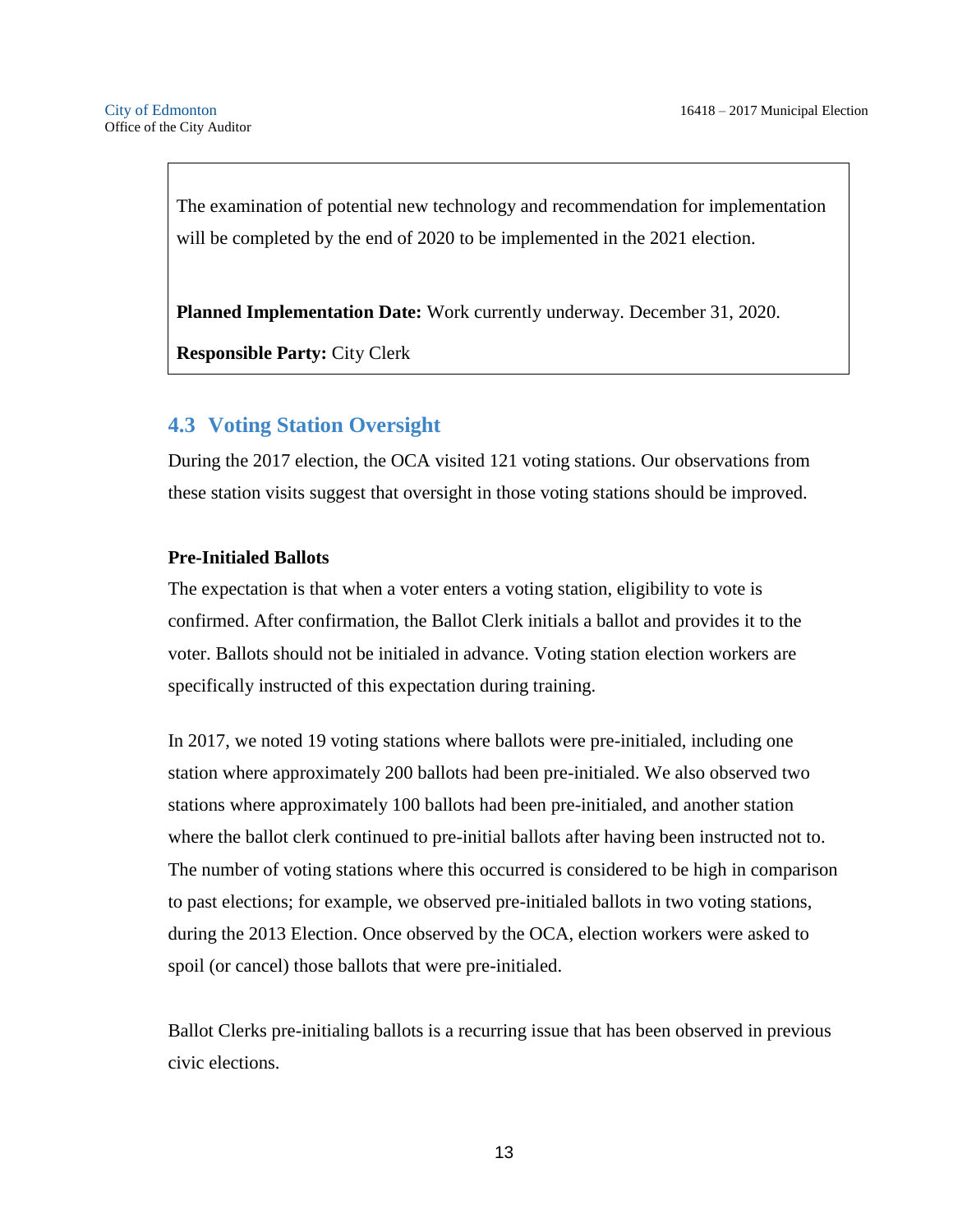### **Importance of Secrecy in the Voting Process**

Election workers responsible for setup and running of the voting stations are instructed to do so in such a way that ensures the secrecy of a person's vote throughout the voting process. Although no direct complaints were noted, we observed several instances where this secrecy could have been compromised on Election Day:

- A large number of voting stations were set up in a way that allowed people to walk behind voting booths, as other people were marking their ballots;
- Multiple instances were noted where election workers were handling spoiled ballots, or assisting voters in casting their ballot at the vote tabulator, in such a way that vote secrecy could have been compromised; and,
- Election workers in one voting station had opened the auxiliary slot on their ballot box and fed those ballots into the tabulator prior to the station being closed. This is inconsistent with documented process.

### **Station Close Process**

After all voters in line at 8:00 PM on Election Day have had an opportunity to cast a ballot, election workers begin the process of closing the voting station. We were able to observe closing processes at nine voting stations.

As part of our observations, we noted that some locations had difficulties balancing ballots. Multiple stations also had difficulties with election workers not wanting to stay and assist with closing, which was an expectation of anyone working in voting stations.

We were informed by Edmonton Elections that there was a ballot box left behind in a voting station after closing, still containing the ballots cast that day. Once they were notified by the school that hosted the voting station, Edmonton Elections immediately sent staff to retrieve the ballot box. It was determined that two instances of human error led to the issue. First, election workers in charge of the voting station did not follow required process, which would have included moving ballots to a transfer box, and then providing them to other election workers at an accumulation site. Second, election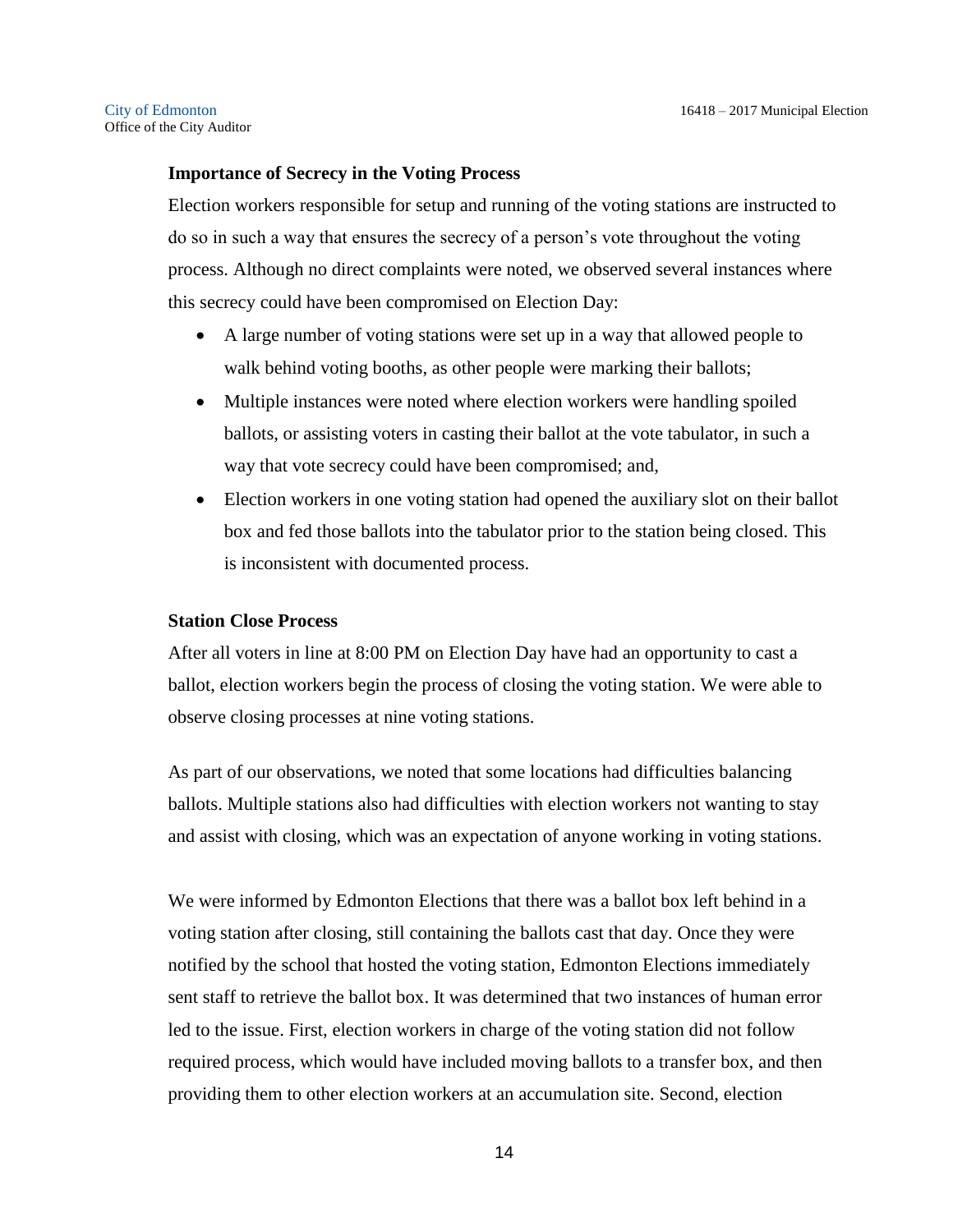workers at the accumulation site should have noted that no transfer box labelled as "Used Ballots" was provided from that particular voting station.

Although we observed issues with the station closing processes, we did not observe any impact on the election results. These issues primarily relate to oversight within voting stations, and as a result we recommend the following.

#### **Recommendation 2 – Voting Station Oversight**

We recommend that the City Clerk evaluates and implements processes to improve voting station oversight, to reduce the potential for issues that were observed in the 2017 Municipal Election.

### **Management Response**

#### **Accepted**

#### **Action Plan:**

As a part of the 2017 Election Review, all aspects of training and hiring practices will be evaluated for future projects.

Election procedures are created and tested to ensure that legislative requirements are met and to create an efficient voting process for electors. These procedures should never be altered by an election worker. Election workers were trained on these tested procedures, including the topics of concern identified in the Audit Report. The incidents during the election were primarily a result of station oversight error, or lack of adherence to defined procedures.

A new training model was implemented in 2017 and is being evaluated by the branch. This evaluation will help to ensure that requirements for election workers are communicated clearly, and that reference documents are appropriate for voting opportunities.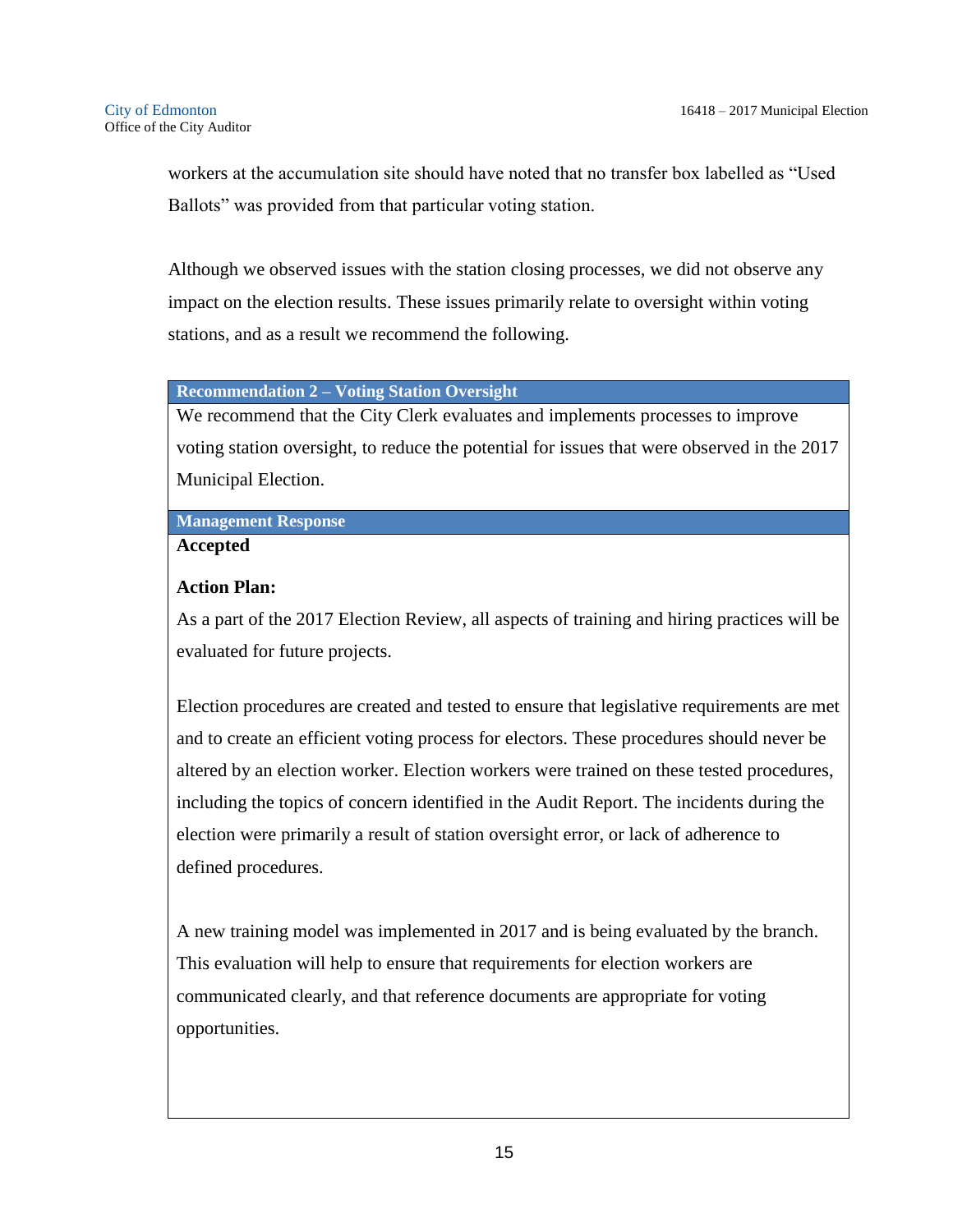Election hiring practices are being evaluated to ensure workers meet the expected standards of a voting station position. This includes the Presiding Deputy Returning Officers, who are responsible for the oversight of a voting station.

**Planned Implementation Date:** December 31, 2018

<span id="page-19-0"></span>**Responsible Party:** City Clerk

# **5 Conclusions**

Based on our review, we conclude that the 2017 Municipal Election planning and voting were conducted in accordance with legislation, and in a manner that ensured the accuracy and auditability of the vote. We observed fewer issues in 2017 than we did in 2013, which reflects enhancements that were made to processes and systems in place.

Although we made a number of observations related to election workers not following approved processes, none of the issues impacted the outcome of any of the election races.

We thank the staff and management of the Office of the City Clerk and others who assisted us in completing this project.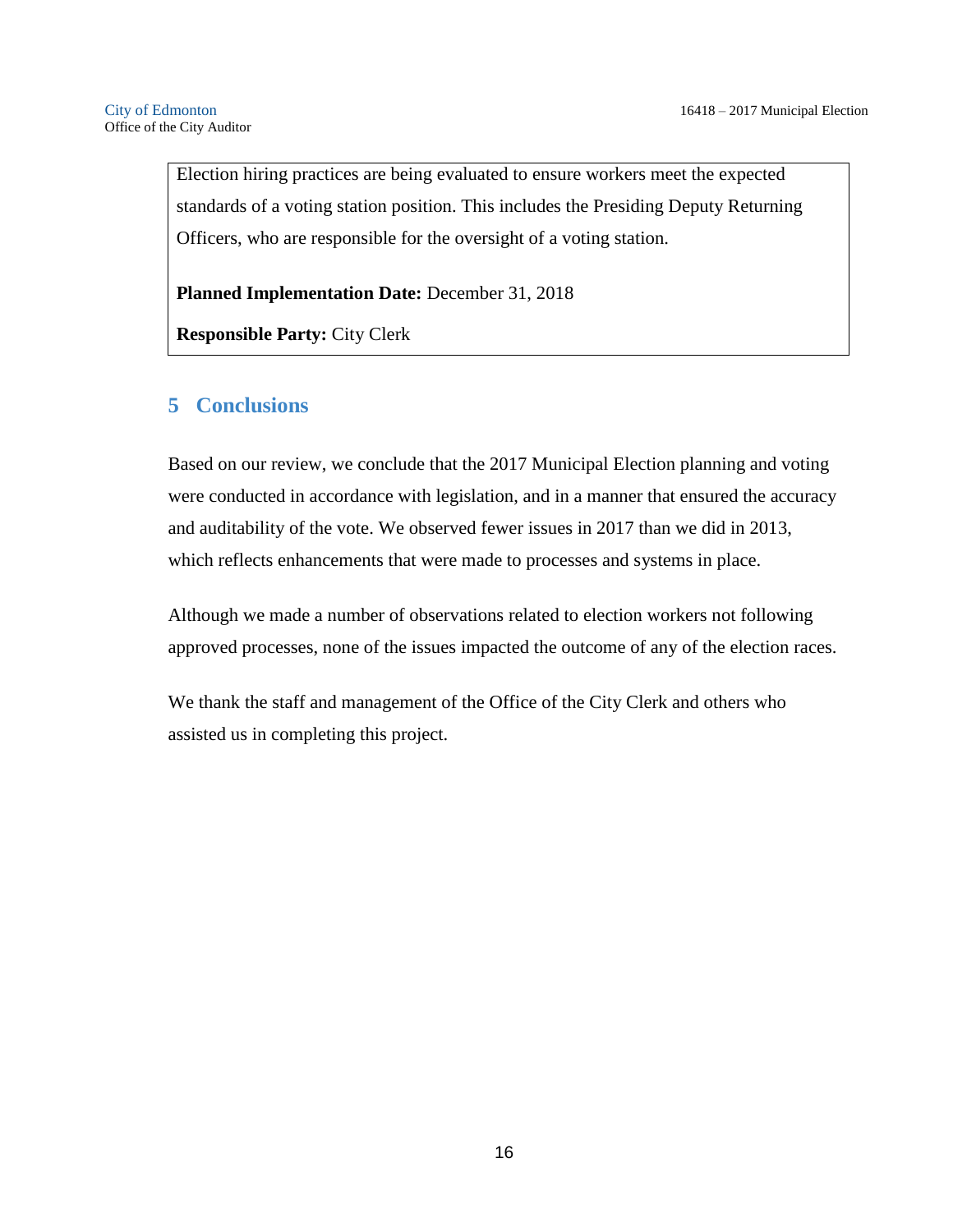### <span id="page-20-0"></span>**Appendix 1 – Status of Recommendations from 2013**

We made five recommendations in our 2013 Municipal Audit Report. Included below is a discussion of work performed to address those recommendations.

### **2013 Recommendation 1 – Nomination Package Requirements**

*The OCA recommends that the Returning Officer request a formal response from the Ministry of Municipal Affairs to support the City of Edmonton in refusing to accept incomplete nomination packages in future elections.*

This recommendation was made in response to a candidate in the 2013 Election who did not comply with the requirements of the *Local Authorities Election Act* when filing nomination papers. The candidate refused to sign the nomination forms, provide personal identification, allow his candidate information to be released to the public or press, and acknowledge his willingness to serve if elected. At the time, the City Clerk sought clarification from the Ministry of Municipal Affairs, and was instructed to accept the candidate's nomination. As was discussed in our 2013 Municipal Election Audit Report<sup>2</sup>, there is a risk that accepting an incomplete nomination package such as this exposes the City to financial risk, if an election race is challenged on the basis of incomplete nomination papers and the City is then required to run (and pay for) a by-election.

In June of 2014, the City Clerk sent a letter to the Minister of Municipal Affairs to seek clarification of the prior decision rendered. Although the specific issue was not directly addressed in the response, the Ministry did state that the concerns would be taken into account in an upcoming review of the *Local Authorities Election Act*. While the City did not receive the anticipated clarification, we believe that sufficient efforts were made to meet the intent of the recommendation. No issues were noted with the 2017 nomination process.

 2 https://www.edmonton.ca/city\_government/documents/PDF/11336\_2013\_Municipal\_Election.pdf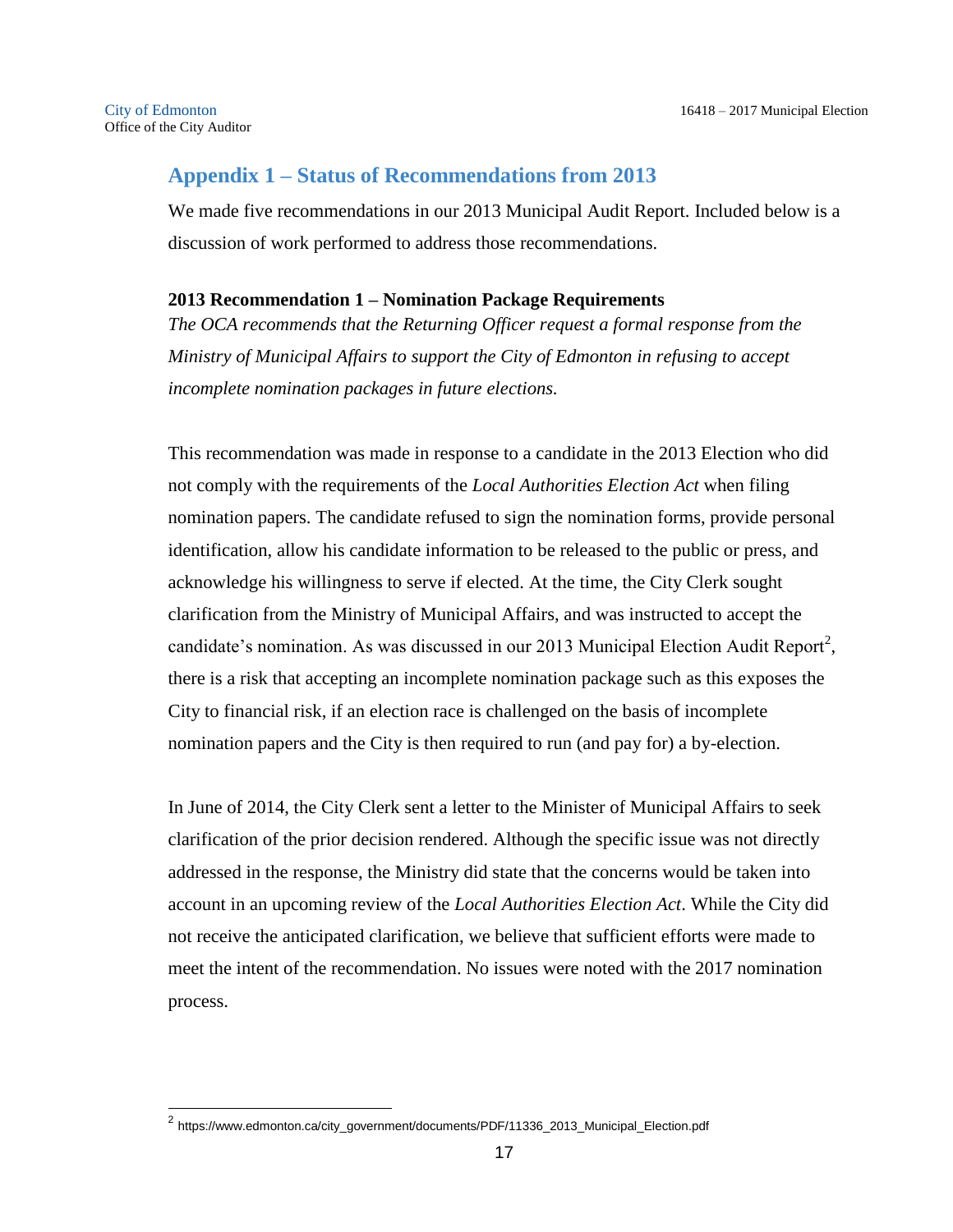#### **2013 Recommendation 2 – Logic and Accuracy Testing**

*The OCA recommends that the Returning Officer take steps to ensure that election staff and/or assigned contractors:*

- *1. Completely and accurately document all required logic and accuracy tests, and*
- *2. Are trained to securely attach the memory card seals.*

In the lead up to the 2017 election, Edmonton Elections made changes to internal logic and accuracy testing processes that were intended to improve completion and documentation of the testing. Additionally, a different model of vote tabulating machine was used in 2017, which reduced the potential for issues with sealing memory cards due to the physical design of the machine.

### **2013 Recommendation 3 – Worker Comprehension**

*The OCA recommends that the Returning Officer implement methods to evaluate comprehension during training to improve the likelihood that voting station personnel will understand the key elements of their responsibilities on Election Day.*

For the 2017 election, Edmonton Elections implemented a blended training model. This training required election workers to participate in online training related to general duties of their position, and to pass a quiz to show that they understood those duties. After this was complete, election workers would also participate in further facilitator-led training to focus on key Election Day activities, as has been done for prior elections.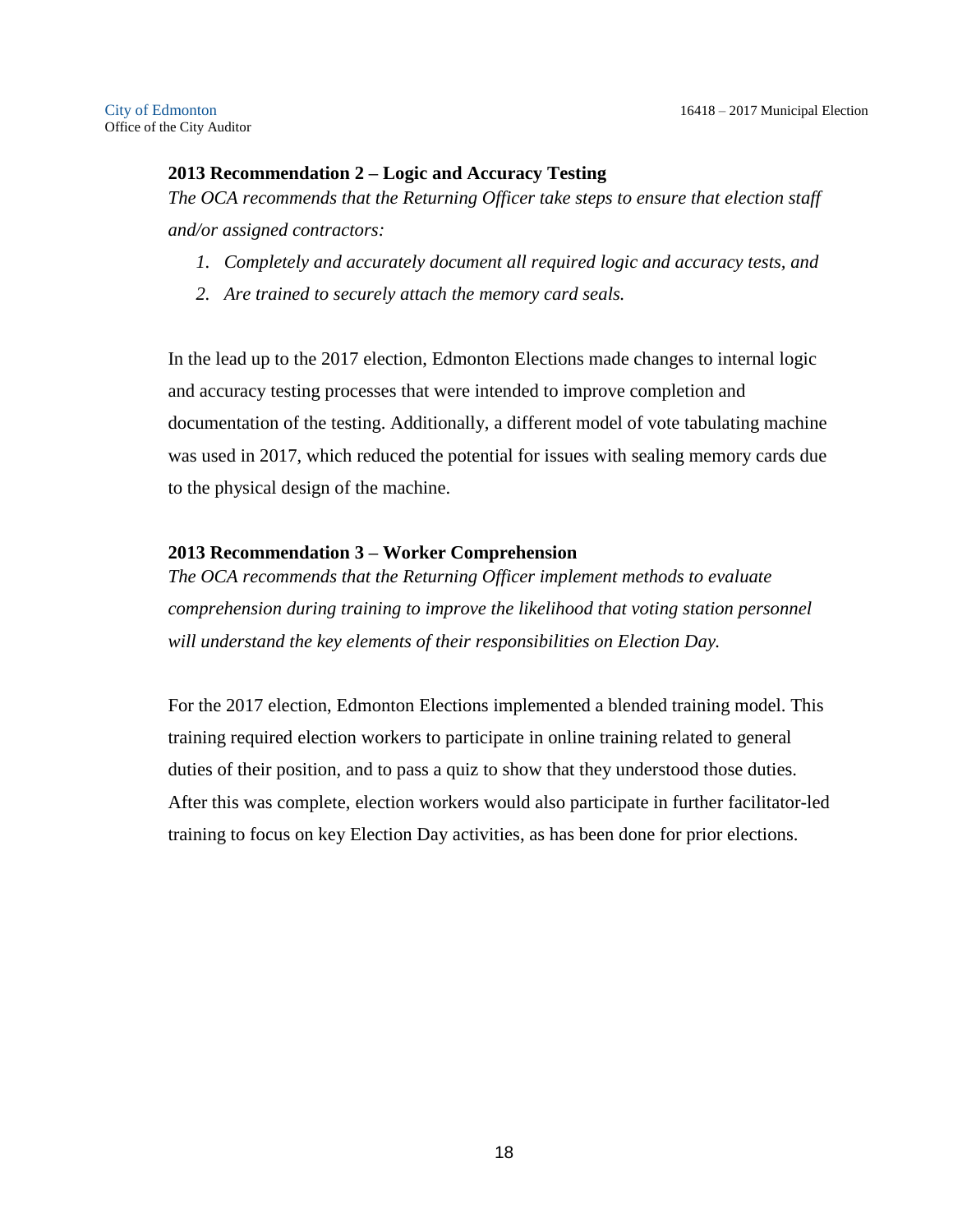#### **2013 Recommendation 4 – Voting Station Logistics**

*The OCA recommends that the Returning Officer:*

- *1. Conduct a full review of voting station locations used in 2013 and consider alternative locations or contingency plans for those locations that presented logistics challenges.*
- *2. Ensure that voting stations that are "non-standard" receive specific supplies related to their locations/layouts and that appropriate contingency plans are made in advance of Election Day.*

Prior to deciding on voting station locations for 2017, the Edmonton Elections performed a detailed assessment of each of the 2013 voting station locations to assess the logistical or supply-related challenges. They also undertook a public engagement process to better understand positive voting experiences, as well as opportunities and recommendations to enhance them (this engagement process is further discussed under Section 4.1 of this report).

Based on this work, Edmonton Elections put location selection criteria into place that were intended to reduce the number of locations that could impose logistical challenges, such as limited parking or staircases between the entrance and the voting station. They also updated supply lists for voting stations, based on size, location and specific circumstances.

#### **2013 Recommendation 5 – Ballot Design**

*The OCA recommends that the Returning Officer ensure that election ballot designs do not introduce challenges for voters with impairments.*

Edmonton Elections worked with the suppliers of ballots and vote tabulating machines to try and reduce challenges that some voters faced in casting a ballot in the 2013 election.

In working with the suppliers it was determined that there are certain inherent restrictions on changing the ballot font and design, while still including all required races (Mayor,